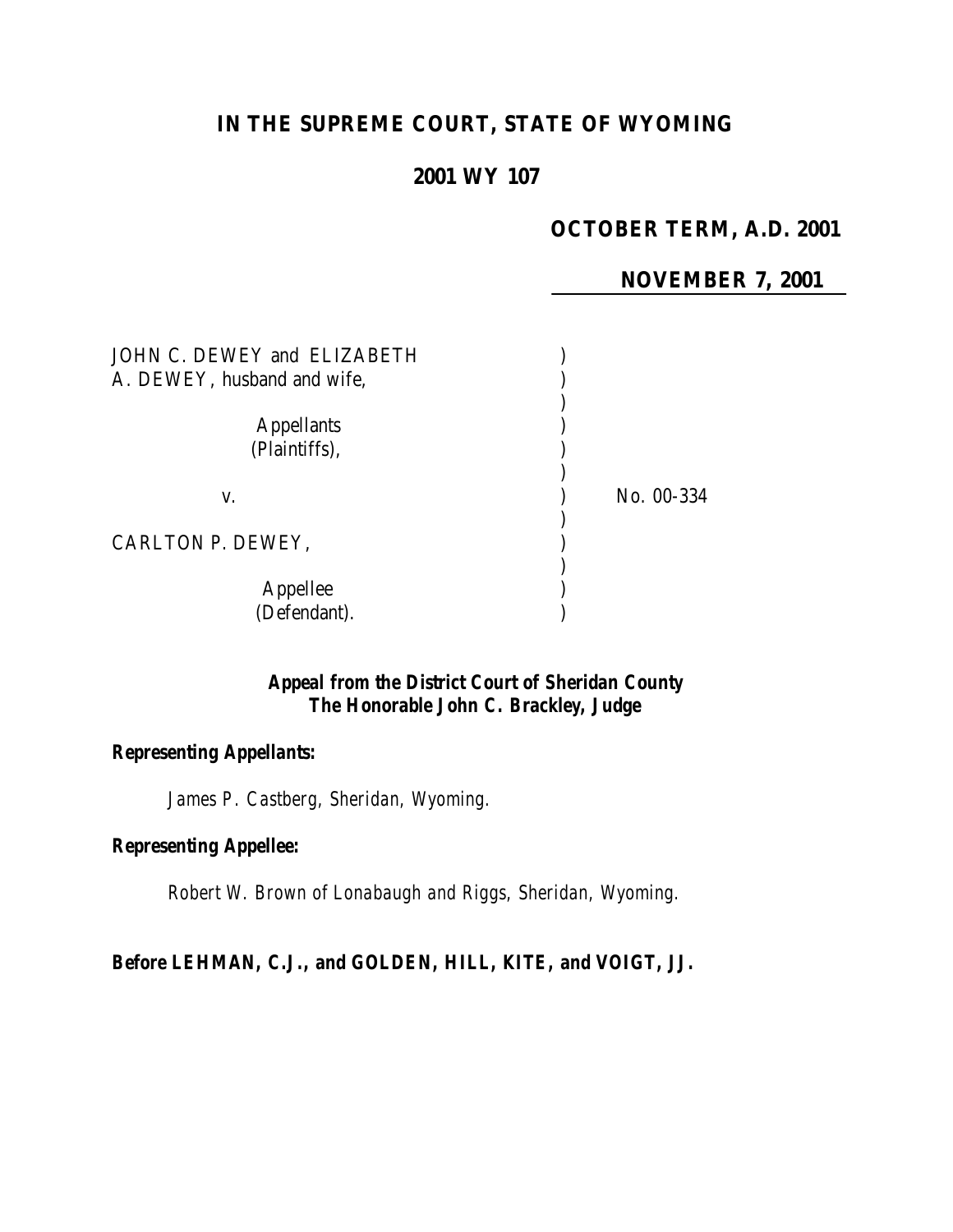#### **VOIGT, Justice.**

[¶1] In November 1998, John C. and Elizabeth A. Dewey (the Deweys), pro se, sued their son, Carlton P. Dewey (Carlton Dewey), for allegedly breaching a partnership dissolution agreement. The district court granted summary judgment to Carlton Dewey and ultimately sanctioned the Deweys \$9,410.00 in attorneys' fees and \$164.16 in costs pursuant to W.R.C.P. 11. The Deweys, now represented by counsel, appeal from the district court's order imposing sanctions. We affirm in part, reverse in part, and remand for modification consistent with this opinion.

#### **ISSUE**

[¶2] The Deweys raise a single issue on appeal:

Was it an abuse of the trial court's discretion in granting defendant's motion for sanctions under Rule 11 W.R.C.P. and awarding defendant a money judgment against the plaintiffs?

Carlton Dewey phrases the issue in substantially the same manner.

#### **FACTS**

[¶3] The parties were partners in a Sheridan ranching operation until 1994 when they entered into a Partnership Dissolution Agreement. Pursuant to this dissolution agreement, Carlton Dewey received certain real property that became his "sole and separate" property. However, the dissolution agreement provided, in pertinent part:

> 20. Right of First Refusal. John and Elizabeth shall have a right of first refusal on the real property which shall become the sole and separate real property of Carl pursuant to this agreement. Upon listing any of the property for sale with a real estate agent, Carl will immediately send a copy of the listing agreement to John and Elizabeth. Whenever Carl receives a written, bona fide offer for the purchase of any of the real property which shall become his sole and separate real property pursuant to this agreement, and he accepts the written, bona fide offer, he shall then deliver, by certified mail, a copy of the accepted offer to John and Elizabeth or their attorneys . . .. John and Elizabeth must then notify Carl in writing, within fourteen (14) days after they or their designated attorney receive a copy of the bona fide written offer that they elect to exercise the right of first refusal by delivering to Carl or his real estate agent a written notice of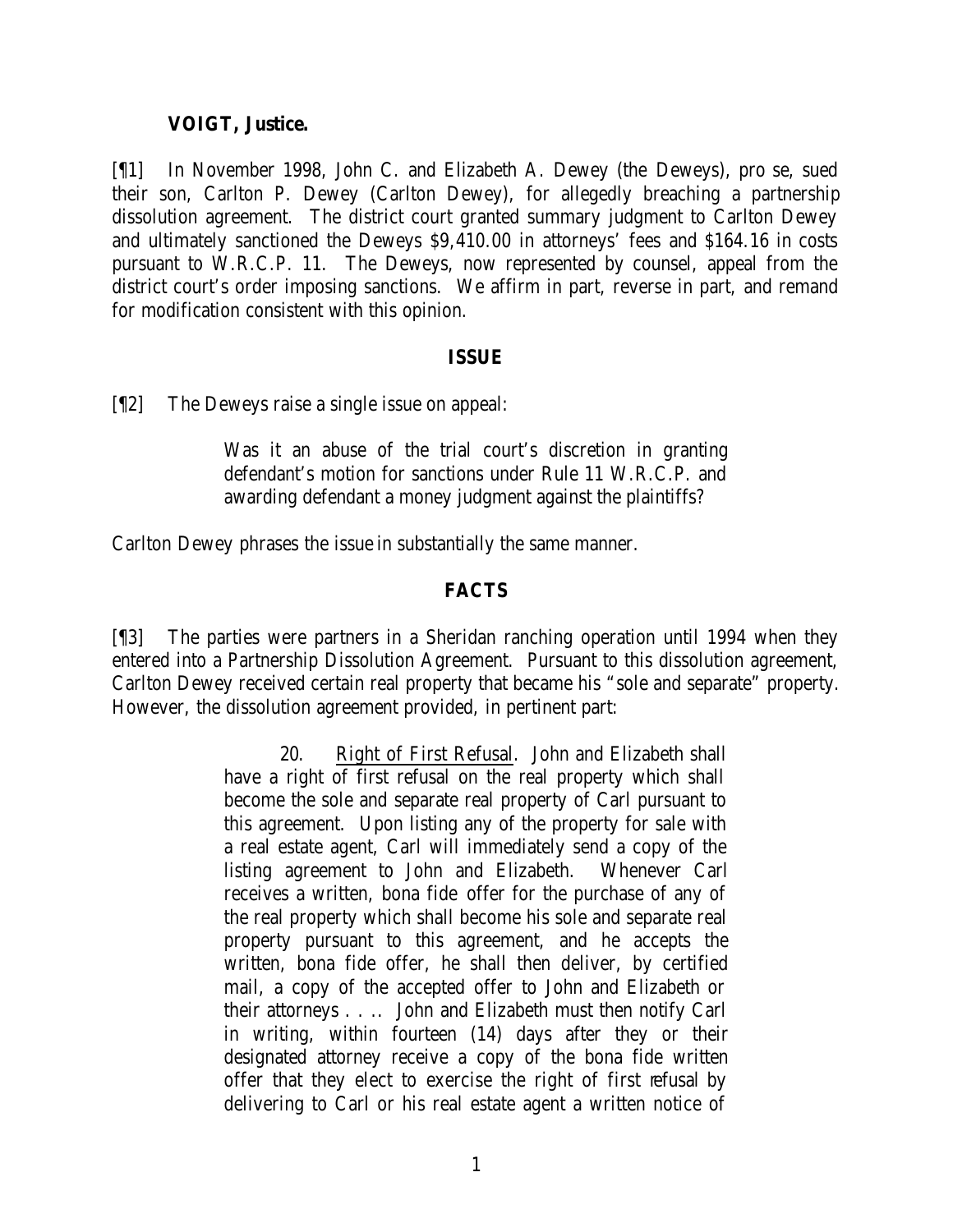their exercise of the right of first refusal. They shall then have the opportunity to buy the same real property for the same price and on the same terms as set forth in the original written offer presented to Carl by a third party. If John and Elizabeth do not deliver to Carl a written notice of their exercise of their right of first refusal within fourteen (14) days . . . Carl may sell the real property to the third party offeror for the price and on the terms and conditions stated in the third party offeror's original offer. If the sale to the third party offeror does not close for any reason, John and Elizabeth may exercise their right of first refusal upon Carl's receipt of a subsequent bona fide offer.

[¶4] In 1994, it appears that Carlton Dewey received several offers to purchase individual parcels of the subject property.<sup>1</sup> The Deweys exercised their right of first refusal as to all of the bona fide offers<sup>2</sup> Carlton Dewey accepted for the purchase of these parcels.

[¶5] In November 1998, the Deweys, pro se, filed a complaint alleging that Carlton Dewey breached the dissolution agreement by entering into a 1998 oil and gas lease with Farleigh Oil Properties, three grazing leases, a lease of hunting rights, and a gravel extraction and stockpiling agreement. The Deweys claimed that each of these transactions triggered their right of first refusal pursuant to the dissolution agreement and Carlton Dewey breached the dissolution agreement by failing to provide them the requisite notice and an opportunity to exercise the right of first refusal as to each transaction. The Deweys sought \$1,850,000.00 in damages due to the alleged breach.

[¶6] Counsel for Carlton Dewey filed an answer December 4, 1998, and mailed a December 30, 1998, letter advising the Deweys that if the Deweys did not withdraw their "baseless" complaint by January 19, 1999, counsel would file a motion for sanctions, a copy of which was attached to the letter. The motion for sanctions specifically referred to W.R.C.P. 11 and Wyo. Stat. Ann.  $\S$  14-128 (LexisNexis 2001),<sup>3</sup> asserting that the Deweys' complaint was filed for an improper purpose and that the claims were not

<sup>&</sup>lt;sup>1</sup> The offers were to purchase the individual parcels entirely, rather than lease a portion of a parcel for a particular purpose.

<sup>&</sup>lt;sup>2</sup> In a 1994 declaratory judgment action initiated by the Deweys, the district court concluded that one such offer was not "bona fide" because the offer sent to the Deweys did not contain all of the offer's terms. The district court also found that the right of first refusal did not require that the real estate be listed with a real estate agent.

<sup>3</sup> In *Squillace v. Kelley*, 990 P.2d 497, 501 (Wyo. 1999), we held that Wyo. Stat. Ann. § 1-14-128 was unconstitutional. Nevertheless, the district court imposed sanctions in the instant case only pursuant to W.R.C.P. 11.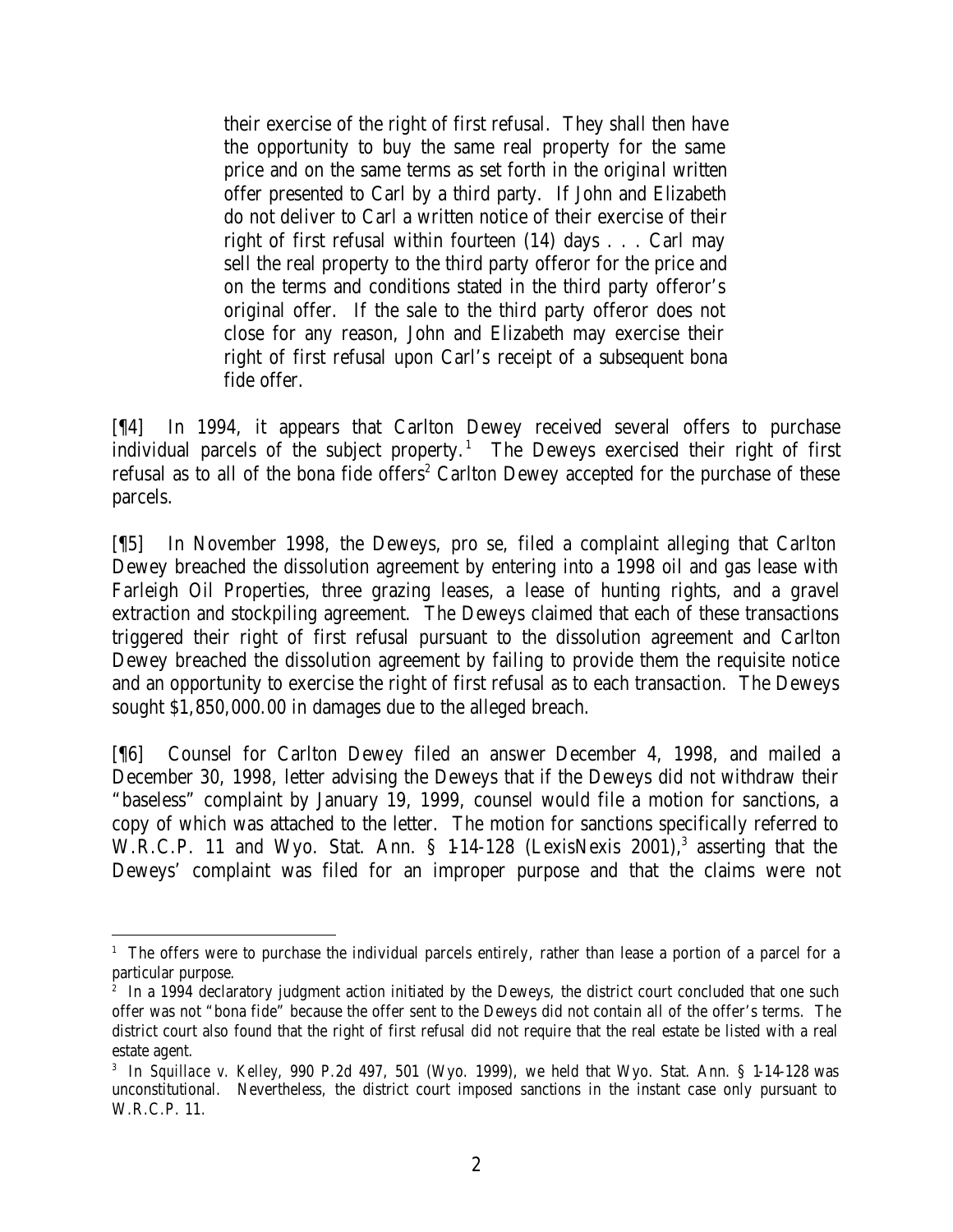warranted by existing law or a non-frivolous argument for the extension, modification, or reversal of existing law or the establishment of new law.

[¶7] On January 15, 1999, the Deweys filed a motion to amend their complaint to add a claim regarding another oil and gas lease and increase their alleged damages to \$2,850,000.00 due to the additional lease. The Deweys also claimed that opposing counsel had engaged in criminal "blackmail," "intimidation and coercion," "conspiracy" and professional misconduct by virtue of the sanctions advisement letter and accompanying motion for sanctions.

[¶8] On January 20, 1999, the Deweys filed a Motion for Summary Judgment. The Deweys argued that there were no genuine issues of material fact regarding Carlton Dewey's alleged breach of the dissolution agreement or the damages claimed in the Deweys' complaint. The Deweys reiterated their "blackmail" and other allegations against counsel for Carlton Dewey, and requested that the district court amend their complaint and institute disciplinary actions against counsel for Carlton Dewey. In their accompanying memorandum, the Deweys argued, albeit quite confusingly, that real property is comprised of anything on, above (including the sky), or below the land and any rights associated with the property. According to the Deweys, because a lease constitutes a conveyance, a lease of any interest in, or related to, the subject real property triggered their right of first refusal.

[¶9] On January 28, 1999, the Deweys filed a second motion to amend their complaint to add a claim regarding a \$180,000.00 mortgage between Carlton Dewey and the State Loan and Investment Board and to increase their alleged damages by \$180,000.00. The Deweys subsequently filed a Motion to Impound Income of All Sold Leases.

[¶10] The district court denied both of the Deweys' motions to amend their complaint, as well as their summary judgment motion. The Deweys appealed those rulings to this Court, which appeal was dismissed because the district court's orders were not appealable pursuant to W.R.A.P. 1.05. On February 10, 1999, Carlton Dewey filed a Motion for Sanctions identical to the motion attached to the December 30, 1998, advisement letter.

[¶11] On May 10, 1999, Carlton Dewey filed a Motion for Summary Judgment which the district court granted in an order filed September 1, 1999. The district court took Carlton Dewey's motion for sanctions under advisement "until such time as Plaintiffs' time to appeal this decision has expired or until a Wyoming Supreme Court opinion is issued."

[¶12] The Deweys appealed the district court's order granting summary judgment in favor of Carlton Dewey. On March 28, 2000, this Court dismissed the appeal because the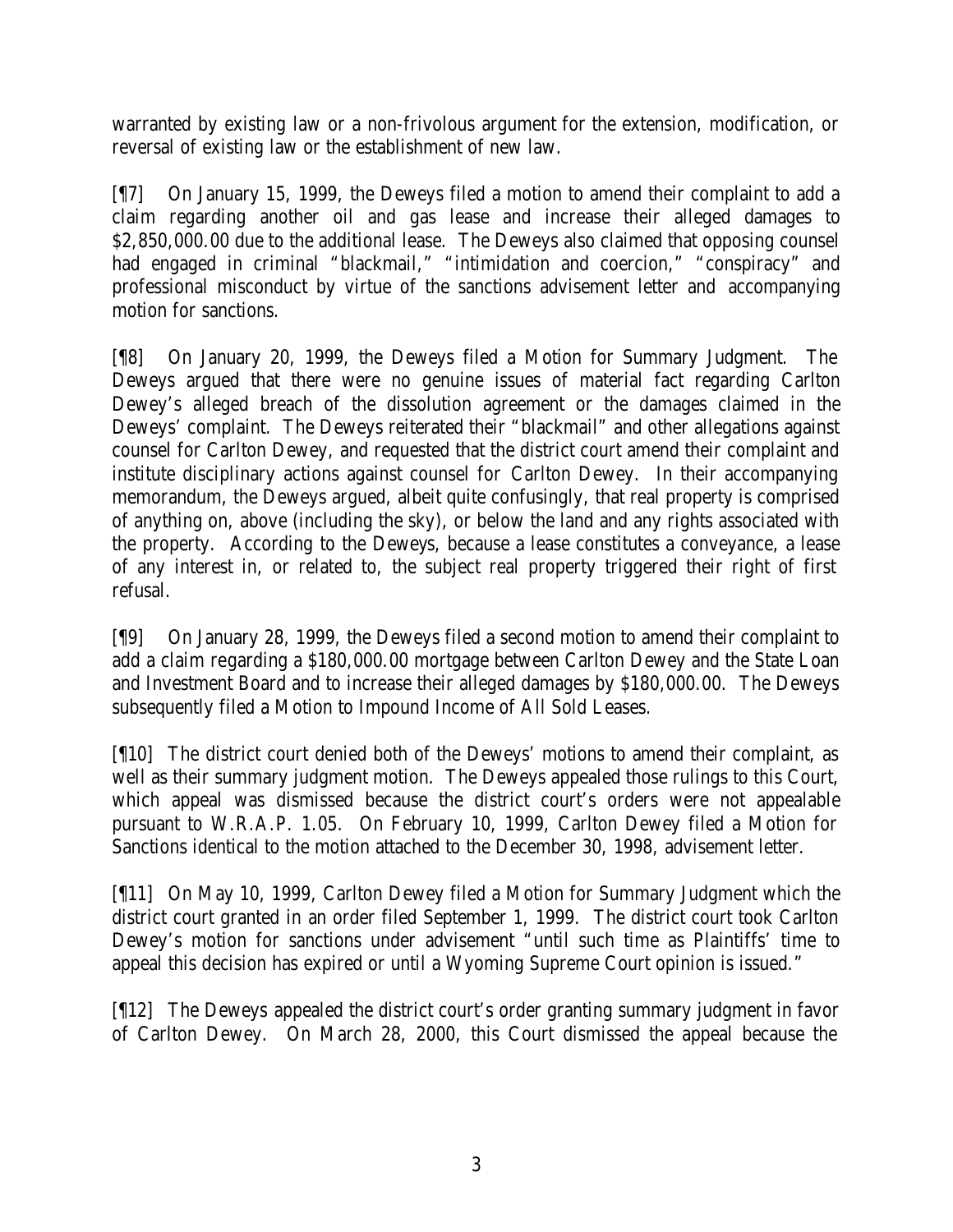Deweys violated W.R.A.P. 3.05(e) and failed "to make record references to the record on appeal when discussing the 'facts' of their case . . .."<sup>4</sup>

[¶13] On May 11, 2000, Carlton Dewey filed a Renewed Motion for Sanctions. The district court imposed sanctions in a September 2000 order. In that order, the district court determined that the Deweys violated W.R.C.P. 11 essentially because their claims were not warranted by existing law, and imposed sanctions in the amount of \$9,410.00 in attorneys' fees and \$164.16 in costs. The Deweys filed a motion for reconsideration consisting of seventy-three pages, including attachments.

[¶14] The Deweys, now represented by counsel, appeal from the district court's order imposing sanctions.

### **STANDARD OF REVIEW**

[¶15] According to W.R.C.P. 11(b)(2), an "unrepresented party" submitting a pleading to the court is "certifying that to the best of the person's knowledge, information, and belief, formed after an inquiry reasonable under the circumstances" the "claims, defenses, and other legal contentions therein are warranted by existing law or by a nonfrivolous argument for the extension, modification, or reversal of existing law or the establishment of new law[.]" W.R.C.P. 11(c) states that, after compliance with the procedural components of the rule,<sup>5</sup> notice, a reasonable opportunity to respond, and a determination by the district court that W.R.C.P. 11(b) was violated, the district court may impose an appropriate sanction upon the party who violated, or who is responsible for violating, the rule. W.R.C.P.  $11(c)(2)$  provides:

> A sanction imposed for violation of this rule shall be limited to what is sufficient to deter repetition of such conduct or comparable conduct by others similarly situated. Subject to the limitations in subparagraphs (A) and (B), the sanction may consist of, or include, directives of a nonmonetary nature, an order to pay a penalty into court, or, if imposed on motion and warranted for effective deterrence, an order directing payment to the movant of some or all of the reasonable attorney's fees and other expenses incurred as a direct result of the violation.

<sup>4</sup> In April 2000, this Court sanctioned the Deweys, acting pro se, in their appeal of an insurance coverage case that arose from a transaction to purchase real property. *Dewey Family Trust v. Mountain West Farm Bureau Mut. Ins. Co.*, 3 P.3d 833, 836-37 (Wyo. 2000). We summarily affirmed the district court because the Deweys' brief did not include cogent argument or cite to pertinent authority, concluding that the Deweys had no "reasonable cause" for their appeal. While "normally reluctant to impose sanctions," we awarded the appellee attorneys' fees and costs. *Id.* at 837.

<sup>&</sup>lt;sup>5</sup> It appears from the record on appeal that Carlton Dewey satisfied the requisite procedures in filing his motion for sanctions.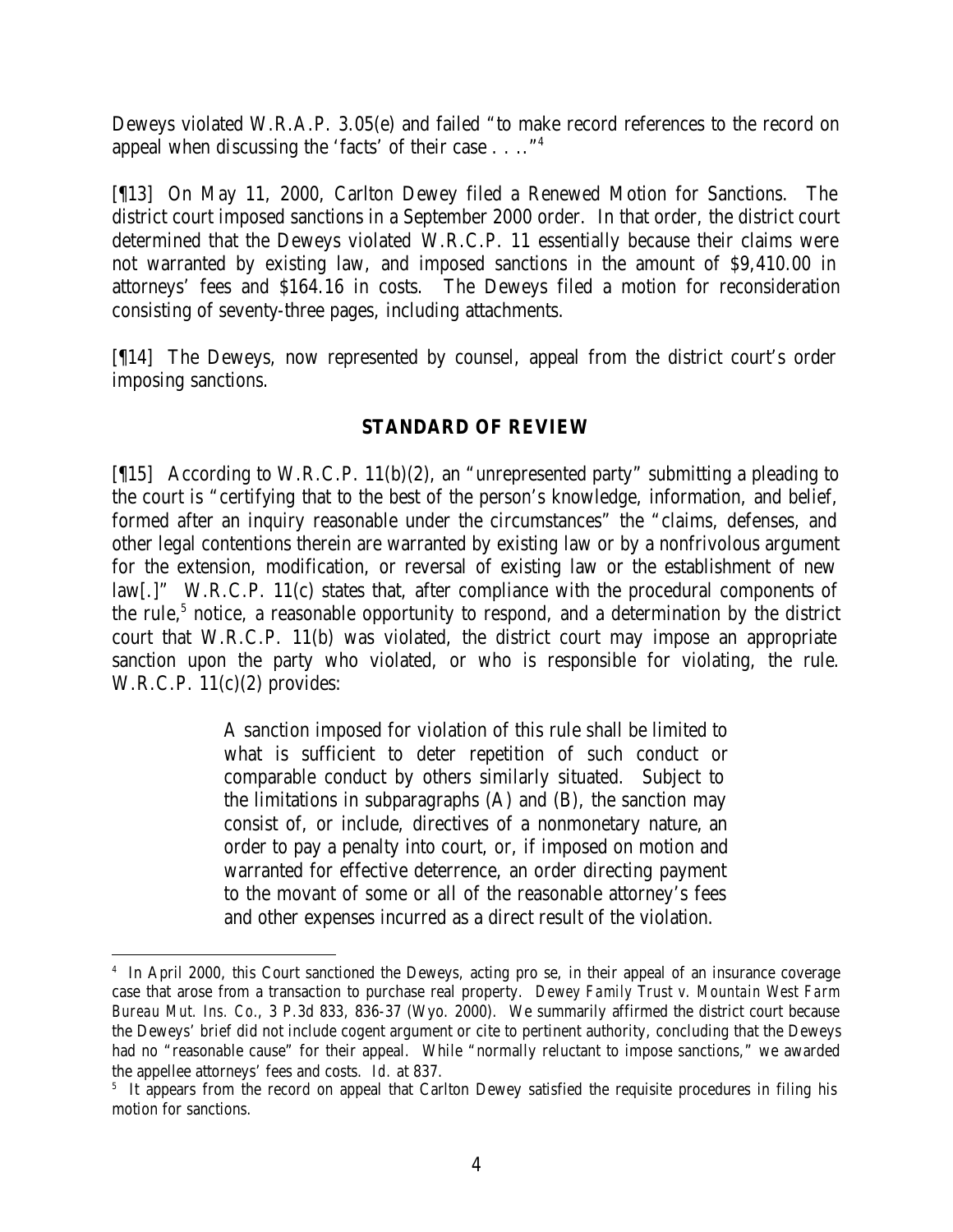An objective standard—reasonableness under the circumstances—is used to determine whether the duty of a "reasonable inquiry" has been satisfied. *Meyer v. Mulligan*, 889 P.2d 509, 517 (Wyo. 1995).

[¶16] The purpose of W.R.C.P. 11 is to deter baseless filings and streamline the administration and procedure of courts. *Meyer*, 889 P.2d at 517 (*quoting Cooter & Gell v. Hartmarx Corp.*, 496 U.S. 384, 393, 110 S.Ct. 2447, 2454, 110 L.Ed.2d 359 (1990)). Rule 11 is not a fee-shifting statute. *Cooter & Gell*, 496 U.S. at 409. "A district court should consider monetary, as well as non-monetary, sanctions and any monetary sanction should be carefully tailored to the violation under consideration." *Caldwell v. Cummings*, 2001 WY 106, ¶ 14, \_\_\_ P.3d \_\_\_, \_\_\_, slip op. at 6 (Wyo. 2001) (*citing* 5A Charles Alan Wright & Arthur R. Miller, *Federal Practice and Procedure: Civil 2d* § 1336 at 69-70 (Supp. 2001)).

[¶17] A pro se litigant is treated no differently than he would be if he were represented by an attorney. *In Interest of KMM*, 957 P.2d 296, 298 (Wyo. 1998); *Matter of GP*, 679 P.2d 976, 984 (Wyo. 1984).

> "One has the right to appear pro se; but when a person chooses to do so, he must be held to the same standard as if he were represented by counsel. He cannot expect the court or the attorneys for other parties to present his case. He cannot be given an advantage by virtue of his pro se appearance, and he cannot be placed at a disadvantage thereby other than whatever disadvantage results from his decision to proceed without the assistance of counsel."

*In Interest of KMM*, 957 P.2d at 298 (*quoting Johnson v. Aetna Cas. and Sur. Co. of Hartford, Conn.*, 630 P.2d 514, 517 (Wyo.), *appeal dismissed and cert. denied*, 454 U.S. 1118 (1981)). Although a certain leniency is accorded to pro se litigants, the proper administration of justice requires reasonable adherence to the same rules of evidence, procedure and requirements of the court as expected of those qualified to practice law. *In Interest of KMM*, 957 P.2d at 298; *Matter of GP*, 679 P.2d at 984 (*quoting Lombardi v. Citizens Nat. Trust & Sav. Bank of Los Angeles*, 137 Cal.App.2d 206, 289 P.2d 823, 824 (1955)). "There is no more basic requirement than that a complaint must state a cause of action." *Apodaca v. Ommen*, 807 P.2d 939, 943 (Wyo. 1991).

[ $[18]$  We review district court sanctions imposed<sup>6</sup> pursuant to W.R.C.P. 11 for an abuse of discretion. *LC v. TL*, 870 P.2d 374, 381 (Wyo.), *cert. denied*, 513 U.S. 871 (1994).

<sup>&</sup>lt;sup>6</sup> We recently established several factors that a district court should prospectively consider in imposing W.R.C.P. 11 sanctions. *See Caldwell*, 2001 WY 106, ¶¶ 13-14, \_\_\_ P.3d at \_\_\_, slip op. at 5-6.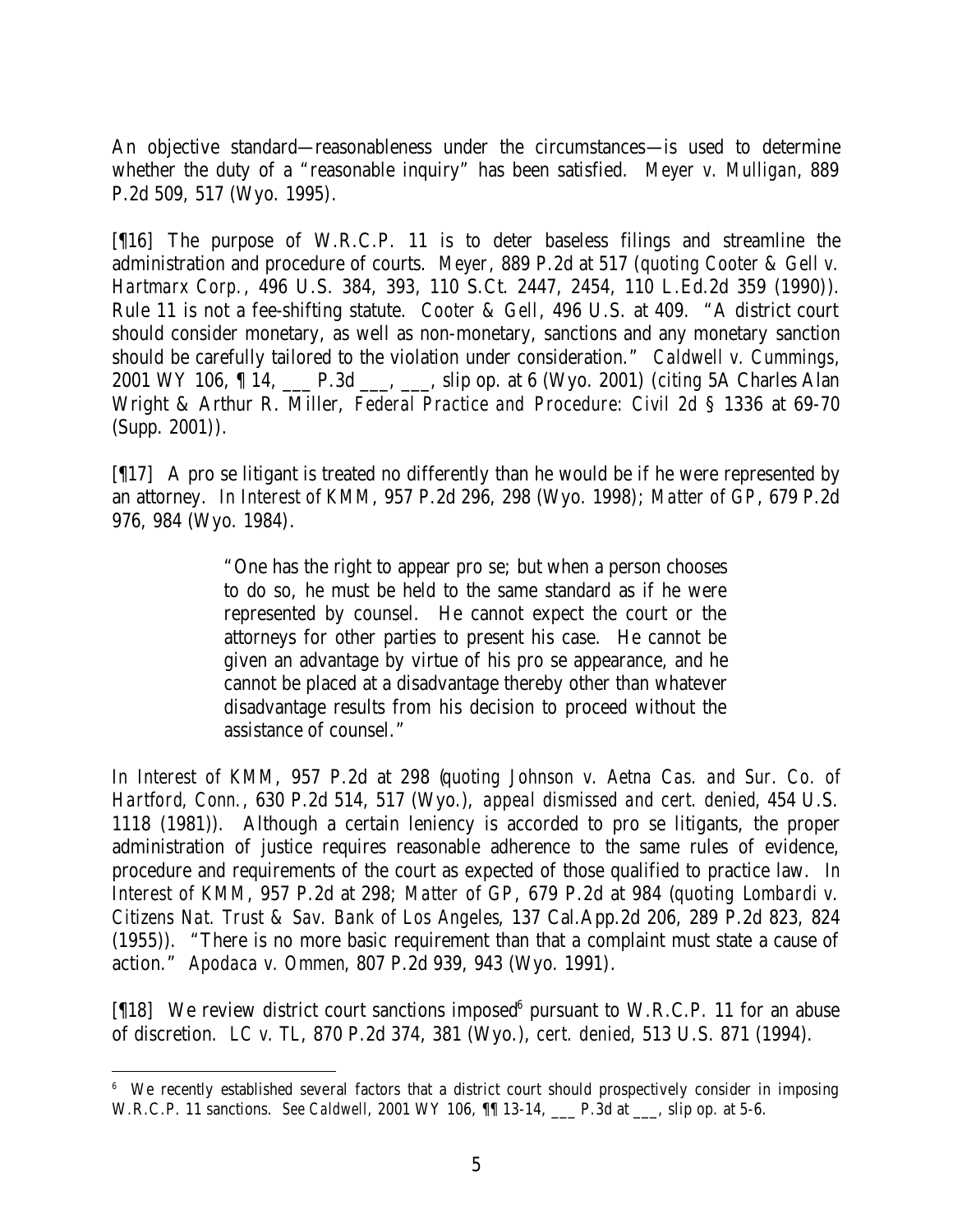"[T]he core of our inquiry must reach 'the question of reasonableness of the choice made by the trial court.' *Vaughn v. State*, 962 P.2d 149, 151 (Wyo.1998). 'Judicial discretion is a composite of many things, among which are conclusions drawn from objective criteria; it means a sound judgment exercised with regard to what is right under the circumstances and without doing so arbitrarily or capriciously.' *Id.* (*quoting Byerly v. Madsen*, 41 Wash.App. 495, 704 P.2d 1236, 1238 (1985)); *Basolo [v. Basolo]*, 907 P.2d [348] at 353 [(Wyo. 1995)]. We must ask ourselves whether the district court could reasonably conclude as it did and whether any facet of its ruling was arbitrary or capricious."

*Young v. HAC, LLC*, 2001 WY 50, ¶ 6, 24 P.3d 1142, 1144 (Wyo. 2001) (*quoting Carlton v. Carlton*, 997 P.2d 1028, 1031 (Wyo. 2000)). To some degree, our deference extends to the district court's determination that a pleading was not warranted by existing law or a good faith argument for changing the law, although a district court would necessarily abuse its discretion if it based its ruling on an erroneous view of the law or on a clearly erroneous assessment of the evidence. *Cooter & Gell*, 496 U.S. at 399-405. *See also Dodd Ins. Services, Inc. v. Royal Ins. Co. of America,* 935 F.2d 1152, 1155 (10<sup>th</sup> Cir. 1991).<sup>7</sup>

### **DISCUSSION**

[¶19] The Deweys essentially claimed in their complaint, pleadings, and in subsequent hearings that leasing any interest in, or related to, Carlton Dewey's real property (be it gravel or soil, oil or gas, grass, hunting rights, etc.) to another party triggered the Deweys' right of first refusal. In other words, each lease conveyed "real property" to each lessee for money, resulting in a "sale" of real property. On appeal, the Deweys focus primarily on whether each transaction involved the transfer of a real property interest. The Deweys cite no legal authority in advancing such an argument regarding the materials and stockpiling agreement or the hunting lease, except to equate each transaction with a conveyance.

[¶20] We first look to the contractual language to determine the parties' intent regarding what circumstances would trigger the Deweys' right of first refusal. A right of first refusal gives "'a privilege to purchase on a condition precedent which is the formulated desire of the owner to sell . . ..'" *Chapman v. Mutual Life Ins. Co. of New York*, 800 P.2d 1147, 1150 (Wyo. 1990) (*quoting Hartnett v. Jones*, 629 P.2d 1357, 1362 n.1 (Wyo. 1981)). Once that condition precedent is met, the right of first refusal "ripens" into an option and

 7 Federal "precedent offers able guidance in review of decisions concerning Rule 11." *Meyer*, 889 P.2d at 517.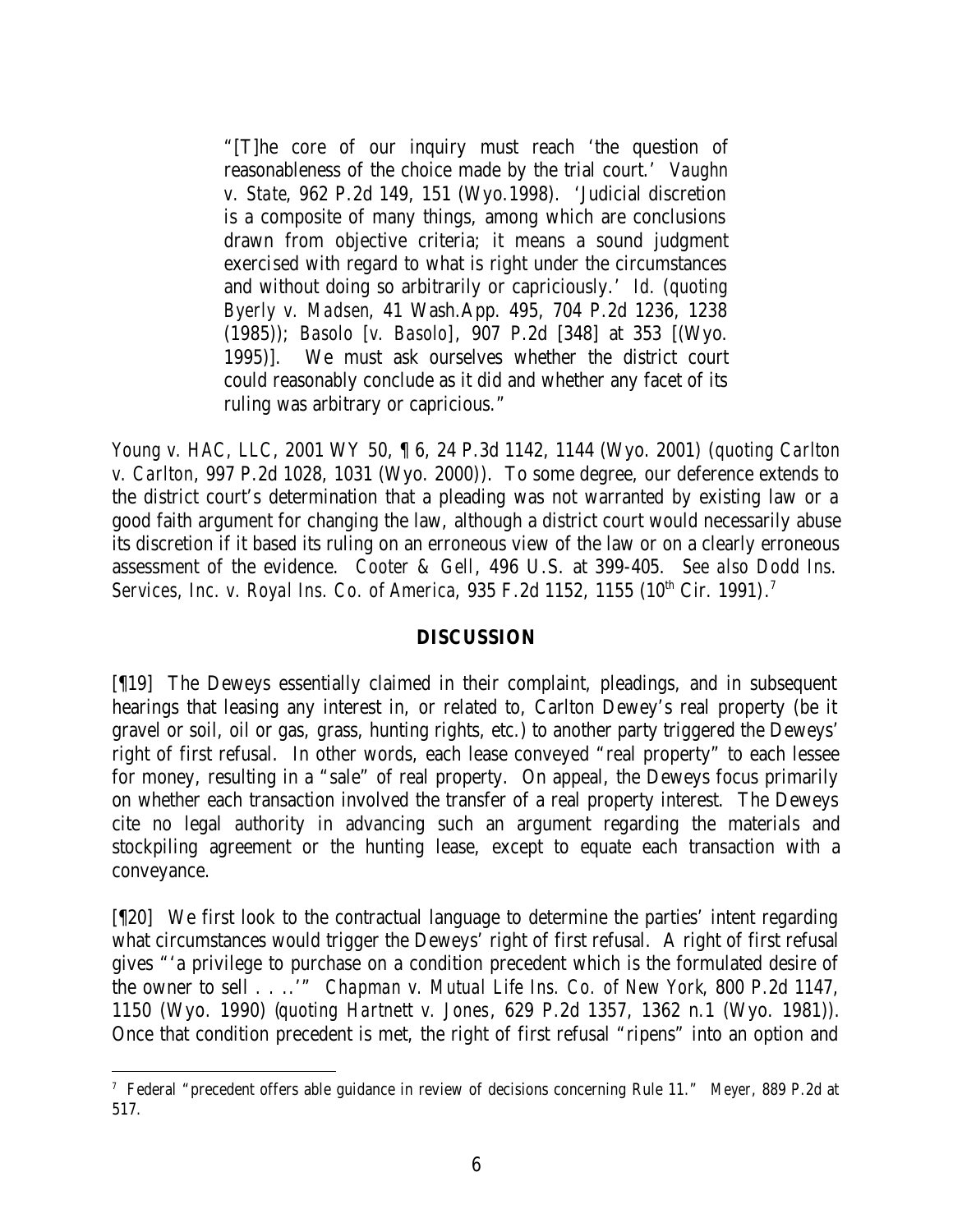contract law pertaining to options applied. *Chapman*, 800 P.2d at 1150*.* "If the language of a contract is plain and unequivocal, that language is controlling." *Bensinger v. Scott*, 625 P.2d 775, 778 (Wyo. 1981).

[¶21] The parties clearly and unequivocally contemplated in paragraph 20 of the dissolution agreement that Carlton Dewey's acceptance of a bona fide offer for the sale of the subject real property would trigger the Deweys' right of first refusal. The contract provides that upon receiving a written, bona fide offer to "purchase" this real property, and Carlton Dewey's acceptance of that offer, Carlton Dewey must provide the requisite notice to the Deweys. It similarly states that upon listing the property for "sale" with a real estate agent, Carlton Dewey would send the listing agreement to the Deweys. The Deweys, then, would have the same opportunity to "buy" the real property as provided for in the agreement and if they did not exercise that right, Carlton Dewey could then "sell" the real property to the third party. If a "sale" to the third party did not occur, the Deweys' right of first refusal would be preserved as to subsequent bona fide offers.

[¶22] In *Bensinger*, 625 P.2d at 777, the parties provided in one contract for a right of first refusal upon the "sale of all or any part of the first refusal property" and in a second contract one party agreed not to "sell or transfer all or any part of" the first refusal property without first offering it to the other party. We held that the parties' intent in using the word "transfer" in addition to the word "sale," as well as the phrase "all or any part" in referring to the first refusal property, was more inclusive than if the parties had merely used the term "sale." *Id*. We concluded that pursuant to this language, a nonexclusive easement, as opposed to a "sale," was sufficient to trigger the right of first refusal at issue. *Id. See also Rainbow Oil Co. v. Christmann*, 656 P.2d 538, 543-44 (Wyo. 1982) (finding that "sale" in context of right of first refusal is to "receive a narrower interpretation than is the term 'transfer.'") Indeed, a "sale" in the context of a right of first refusal is a "transfer for value of a significant interest in the subject property to a stranger who thereby gains substantial [ownership or] control over the subject property." *Raymond v. Steen*, 882 P.2d 852, 857 (Wyo. 1994) (*citing Prince v. Elm Inv. Co., Inc.*, 649 P.2d 820, 823 (Utah 1982)).

[¶23] In this context, we consider the nature and extent of Carlton Dewey's transactions regarding the subject real property. The district court denied the Deweys' motions to amend their complaint, a determination not altered in any subsequent appeal; therefore, we will only consider the transactions referenced in the Deweys' complaint. On April 27, 1994, Carlton Dewey entered into a twenty-year hunting lease agreement with the Double B Ranch in return for a promissory note granted to Carlton Dewey. The hunting agreement leases a portion of Carlton Dewey's real property to Double B Ranch solely for hunting purposes. The parties are to agree on the total number of hunting permits to be issued each year, with the lessor retaining one-third of those permits to otherwise use or sell. The lessee may remove unauthorized persons hunting on the property, and may construct goose blinds, a river trolley, and a trap shooting area, etc. on the property.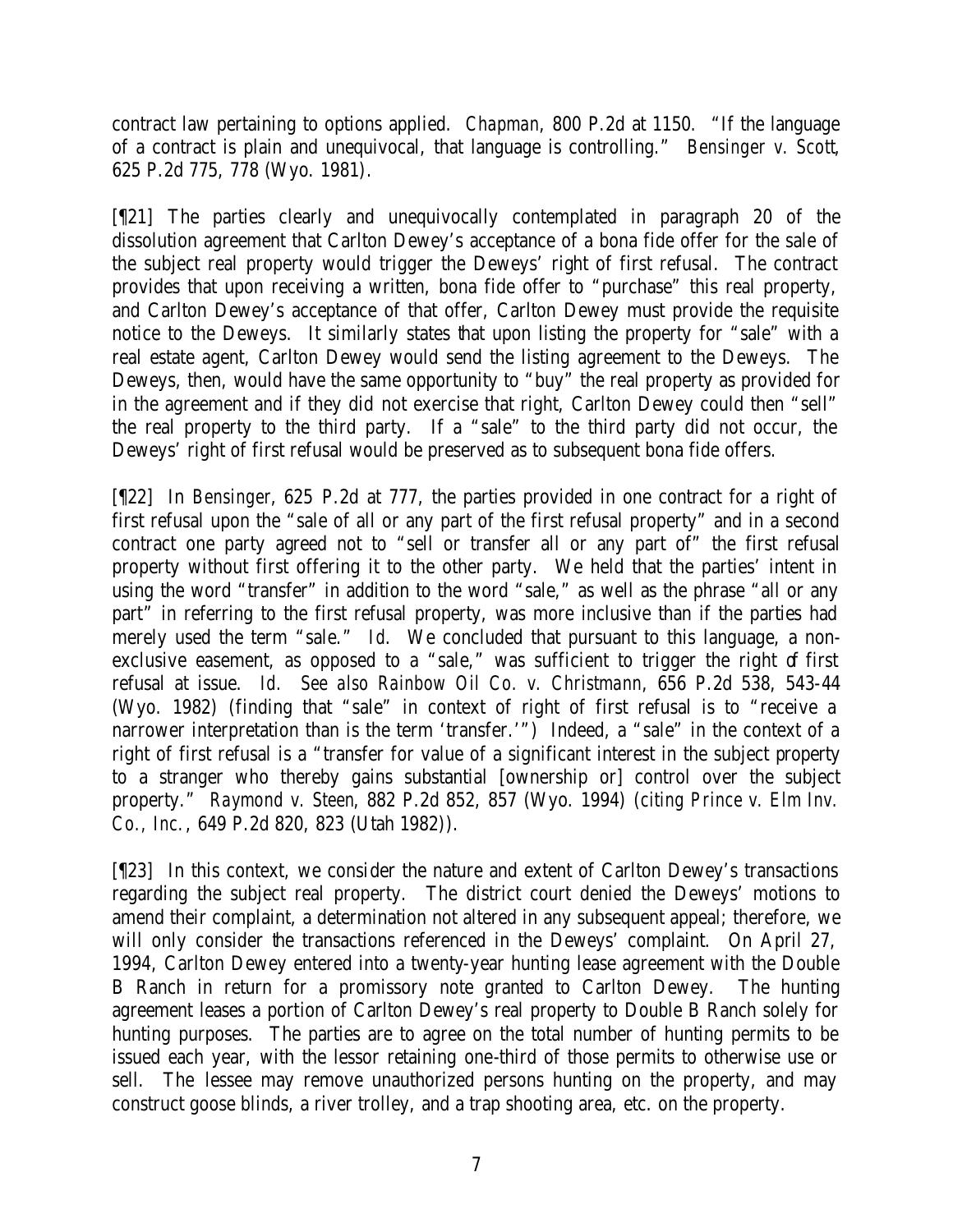[¶24] On January 27, 1997, Carlton Dewey entered into a materials agreement and accompanying stockpiling agreement with the Wyoming Department of Transportation. These agreements provide that between January 27, 1997, and January 1, 1999 (with an optional one-year extension), the Department of Transportation can enter a designated portion of Carlton Dewey's property to explore for and extract sand, stone, gravel, or soil for its highway projects, and stockpile or process the same on the property.

[¶25] Effective November 19, 1997, Carlton Dewey entered into a six-year oil and gas lease (five-year extension optional) with Farleigh Oil Properties. The oil and gas lease grants Farleigh Oil Properties the right to survey, mine, and operate for oil and gas on Carlton Dewey's property to a specified depth, in exchange for a portion of the proceeds resulting from any oil and gas sold or produced. Farleigh Oil Properties may place structures on the property to assist its operations under the agreement.<sup>8</sup> The parties focus their arguments primarily on whether an oil and gas lease actually conveys a real property interest, as opposed to some other interest. However, we find that the contractual language, and the legal definition of "sale" in the context of that language, is sufficient to resolve the issue without analyzing the nature of the interest itself.

[¶26] In their complaint, the Deweys reference what appear to be three grazing leases between Carlton Dewey and parties named Perry, Fort, and Peddicord. Copies of these leases are apparently not contained in the record, and neither party cites to the record in referring to these leases. The Deweys present no cogent argument on appeal regarding these leases, but essentially argue in the memorandum accompanying their motion for summary judgment that because grass is attached to real property, a lessee's cattle convert or transfer the real property "grass" by eating it and subsequently vacating the leased property when the lessee sells the cattle. According to the Deweys, this somehow equates to a transfer of real property.

*[¶27] None of these transactions come close, as a matter of law, to approaching transfers involving significant interests which result in another party gaining substantial ownership or control over the subject property, especially considering the contractual language utilized by the parties. We cannot conclude that, under the limited circumstances of this case, the district court abused its discretion in finding the Deweys' claims were not warranted by existing law, particularly the legal definition of a "sale." Considering these same circumstances, it does not appear, after examining the record, that the Deweys' claims were warranted by a non-frivolous argument for the extension, modification, or reversal of existing law or the establishment of new law.*

<sup>8</sup> When the Deweys exercised their right of first refusal regarding a forty-acre tract of Carlton Dewey's property, Carlton Dewey actually assigned the oil and gas lease to the Deweys, to the extent that the oil and gas lease related to the forty-acre tract.